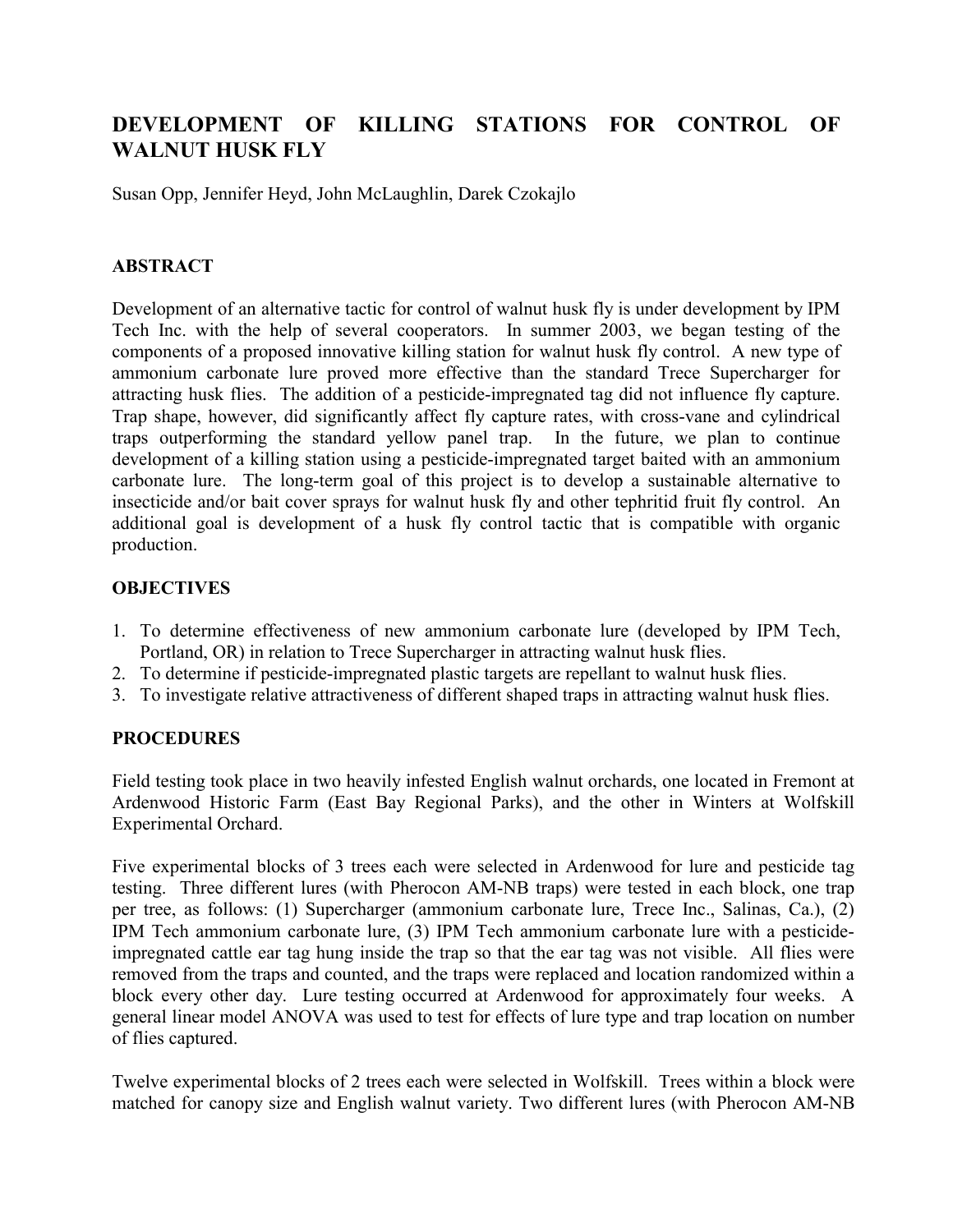traps) were tested in each block, one trap per tree. The two lures tested were the Trece Supercharger and the IPM Tech lure. Trapping at Wolfskill occurred for two weeks with flies removed and counted, and traps replaced and location switched twice a week. A two-way ANOVA was used to test for effects of lure type and trap position (north or south tree of a pair) on number of flies captured.

The final trapping experiment was a two-week test of the effects of trap shape conducted at Ardenwood Farm in Fremont. Four different shapes of yellow sticky traps were tested: 1) crossvane (2 yellow panels oriented perpendicular to each other), 2) flat panel (standard Pherocon AM-NB yellow panel), 3) horizontal cylinder (long axis oriented horizontal to ground), and 4) vertical cylinder (long axis oriented vertical to ground). These traps were set in 5 blocks of 4 trees each. Flies were removed from traps and counted, and traps were changed and location within a block re-randomized 3 times per week. A two-way ANOVA was used to test for the effects trap shape on number of flies captured and to determine if the number of flies captured varied over time.

### **RESULTS**

The total number of flies caught per day was significantly affected by the type of lure used  $(F=$ 5.26, df= 2, p= .006) (Figure 1). A Tukey comparison test indicated that the Trece Supercharger was significantly less attractive to walnut husk flies than the IPM Tech lure, but no significant differences were detected between the IPM Tech lure alone and the IPM Tech lure with the pesticide tag attached. There was also a significant effect of trap location within the walnut orchard ( $F=3.07$ ,  $df=14$ ,  $p<.005$ ). That is, blocks differed significantly in the numbers of flies captured, similar to what we have found in previous studies at Ardenwood and other English walnut orchards.



**Figure 1. Ardenwood Historic Farm, Newark, CA – Lure comparison test**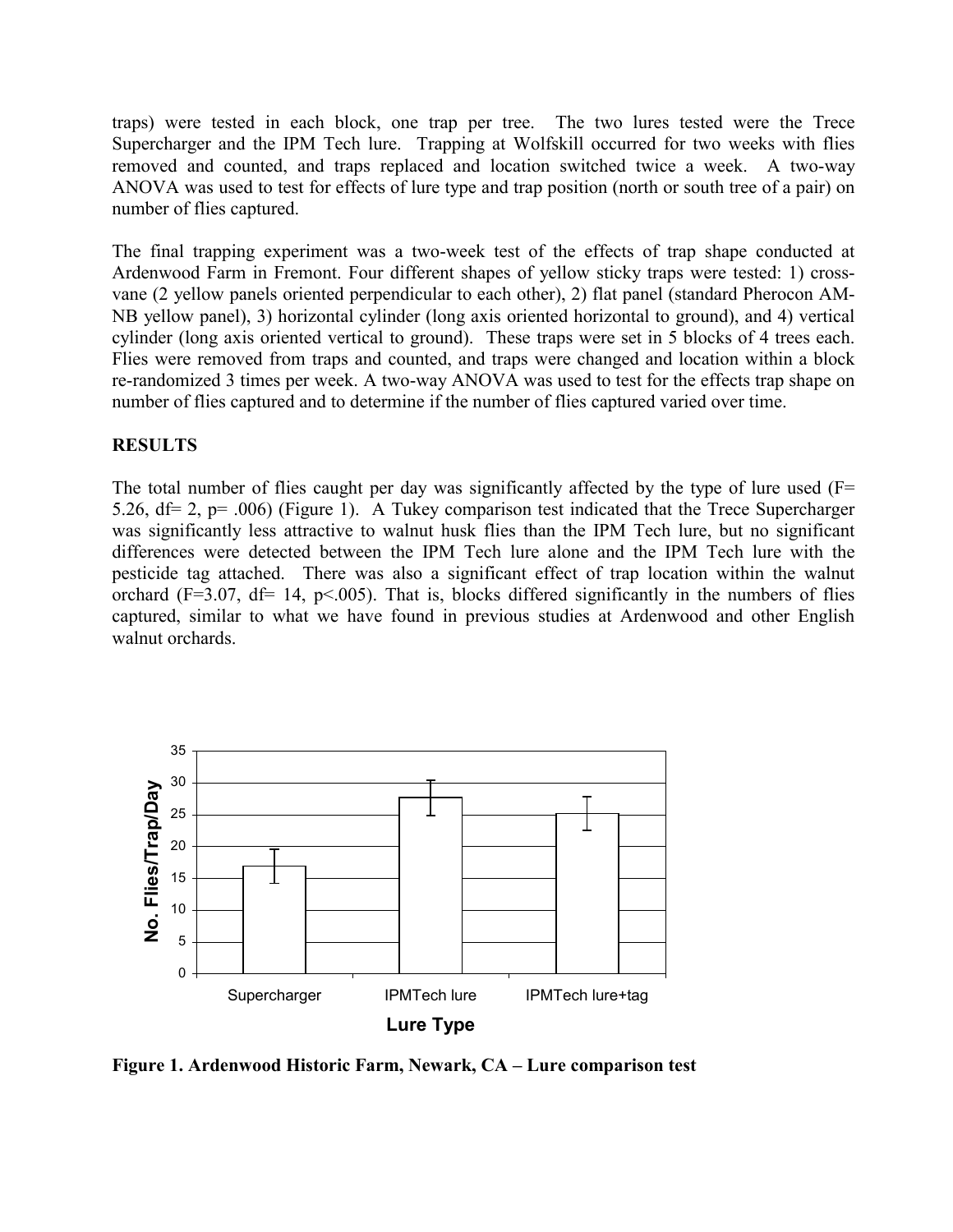In Wolfskill, there was a significant effect of lure type on the number of flies captured per trap per day (F= 15.47, df= 1.92,  $p$ < 0.005), with the IPM Tech lure capturing significantly more flies than the Trece Supercharger (Figure 2). The two-way ANOVA also indicated that there was no significant effect of position within blocks (i.e., north vs. south tree) ( $F=0.47$ ,  $df= 1$ ,  $p=.495$ ).



**Figure 2. Wolfskill Experimental Orchard, Winters, CA – Lure comparison test** 

The shape of a trap significantly affected the number of flies captured per trap per day  $(F= 7.34,$  $df = 3.64$ ,  $p < 0.005$ ) (Figure 3). The horizontal cylinder, vertical cylinder and cross-vane traps all caught significantly more walnut husk flies than the flat panel traps. There was also a significant change in the number of flies caught over time  $(F= 4.12, df= 3.64, p<0.005)$ , with more flies caught in the first week of the study than in the last week. The analysis also indicated that there was a significant interaction between the trap shape and time ( $F = 2.82$ ,  $df = 9.64$ ,  $p = 0.007$ ), meaning that over time, as the numbers of flies captured decreased, the differences in effectiveness between the different trap shapes decreased.